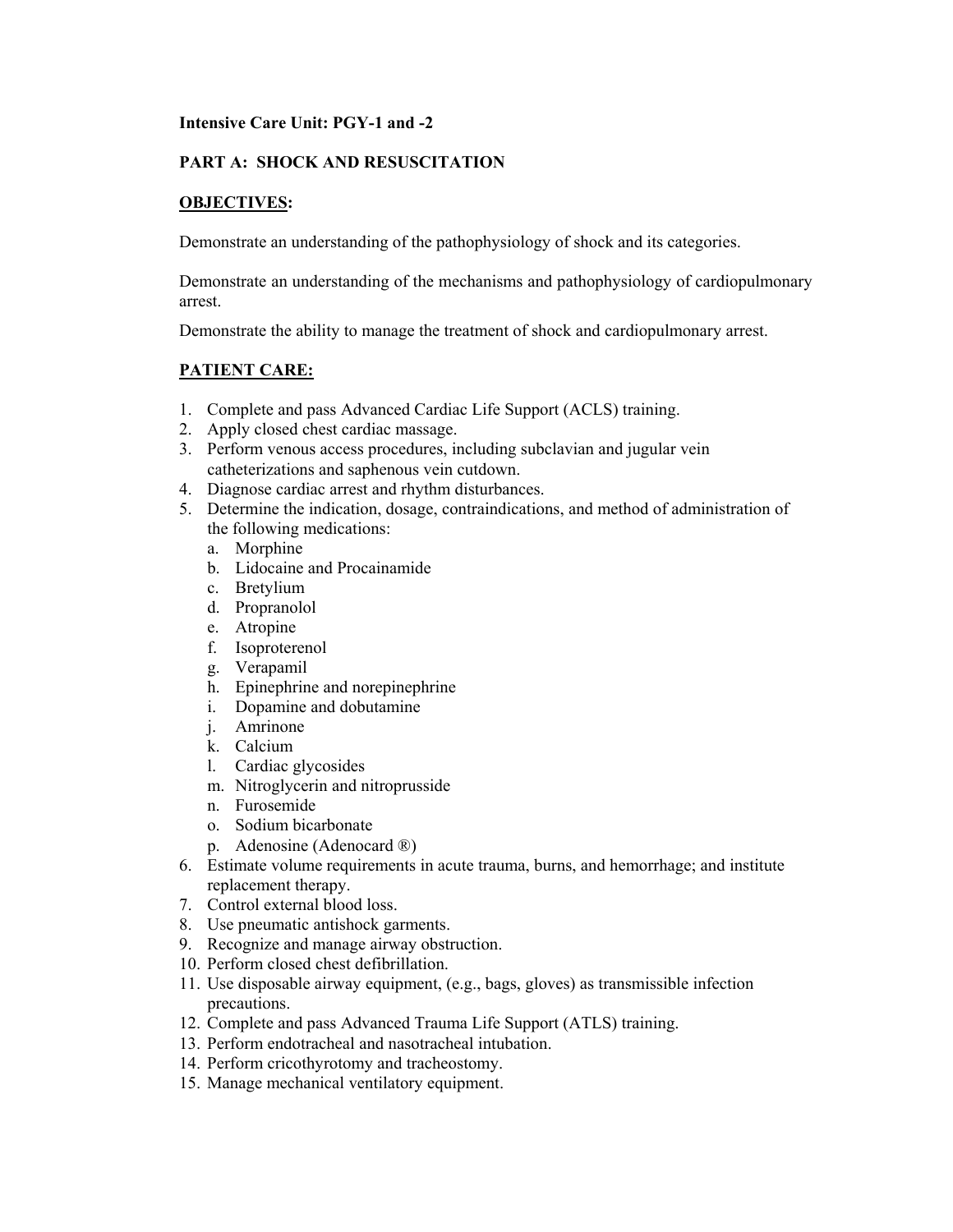- 16. Perform pulmonary artery catheterization, including determining catheter position by pressure wave recording and electrocardiogram (EKG).
- 17. Treat neurogenic shock.
- 18. Manage cardiogenic and septic shock.
- 19. Manage flail chest.
- 20. Manage the unconscious patient.
- 21. Manage carbon monoxide poisoning.
- 22. Serve on the code team and the trauma team.

## **PART B: SURGICAL CRITICAL CARE**

#### **OBJECTIVES:**

Demonstrate knowledge of the principles associated with the diagnosis and management of critically-ill patients, including knowledge of simple and complex multiple organ system normalities and abnormalities.

Demonstrate the ability to appropriately diagnose and treat patients with interrelated system disorders in the intensive care unit.

# **PATIENT CARE:**

- 1. Provide initial evaluation and management of the critically-ill postoperative patient.
- 2. Institute the following therapeutic interventions:
	- a. Manage fluid orders
	- b. Determine ventilator settings
	- c. Order pharmacologic support drugs
	- d. Determine the need for and duration of antibiotic therapy
- 3. Obtain ACLS and ATLS certification.
- 4. Perform the following procedures:
	- a. Orotracheal and nasotrocheal intubation, nasogastric and bladder intubation
	- b. Arterial catheter insertion
	- c. Central venous and pulmonary artery catheter insertion
	- d. Placement of tube thoracotomy
	- e. Cricothyrotomy
	- f. Pericardiocentesis
- 5. Serve on code and trauma team.
- 6. Manage severe burn patients:
	- a. Compute initial fluid requirements
	- b. Determine need for hospitalization or transfer to specialized burn center
	- c. Determine need for ventilation and select initial ventilator settings
	- d. Identify special criterion for injury from the following selected agents:
		- (1) Inhalation injury (3) Hydrofluoric acid
		- (2) Electrical burns (4) Phosphorus burns
- 7. Manage severe trauma patients:
	- a. Determine need for ventilation and select initial ventilator settings
	- b. Compute initial and ongoing fluid requirements
	- c. Establish intravenous access
	- d. Analyze need for operative intervention